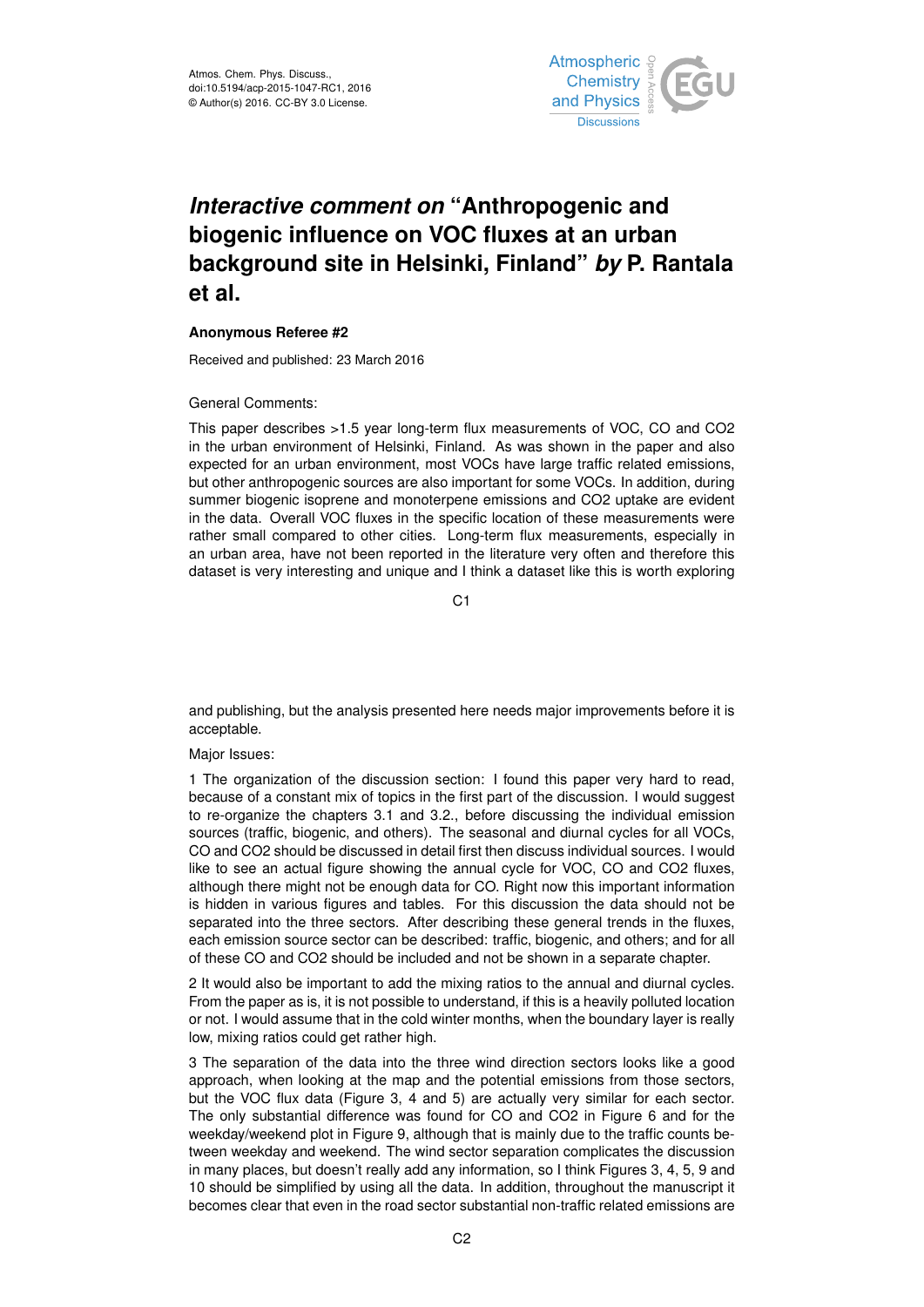evident and in all three wind direction sectors multiple sources contribute to the VOC emissions. This makes a quantitative analysis and separation of sources very difficult and this should be acknowledged clearly in the manuscript.

4 For some VOCs an attempt for a quasi source apportionment was done in the paper. For example, on page 13 line 10-15, the monoterpene sources are summarized and biogenic contribution was assumed to be around 40%. This type of information is to me one of the most relevant results of this paper. Unfortunately this estimation of a source apportionment was only done for monoterpenes and OVOCs and it would be important to do this carefully for all the measured VOCs. If this is possible with the data, I would like to see something like a pie chart for each VOC or class of VOCs showing the traffic, biogenic and other anthropogenic contributions for summer and winter, which should then be presented as the main result of this paper.

Specific comments:

- page 2 line 26: It would be really helpful to add the typical footprint to Figure 2. The discussion about the wind sector analysis would be much easier to follow.

- page 3 line 7: I assume this is 0.5s per mass per measurement cycle of about 6s each?

- page 3 line 8-9: Were there any other masses with significant signal or was most of the VOC signal captured by the masses used for the presented flux measurements. Please indicate other important masses.

- page 3 line 19-21: The PTR-MS instrument settings are described here, but the actual detection limits for the 0.5s measurements and the 20-30 min flux calculations are not given. Please add those, especially taking the issues with the instrument background measurements into account.

- page 3 line 24: What do you mean by "correct primary ion signal"? Is this mass discrimination corrected? Shouldn't the calibration be done at the same settings as the

C3

actual measurements and not with optimized SEM voltages?

- page 3 line 25: Does the zero air generator change the humidity? Background measurements at a different humidity can produce significant artifacts.

- page 3 line 31-32: How much does the uncertain zero air measurement add to the uncertainty, please be specific.

- page 4 line 9: Also for CO and CO2 measurements it would be good to add the precision and uncertainties.

- page 4 line 16 and page 5 line 11: Why did you use different averaging times for CO and CO2 with 30 min compared to the VOCs with 45 min?

- page 5 line 13: Was there a reason not to use something like a time server synchronization program?

- page 5 line 14: Was m37 the highest flux, higher than methanol? Is that why m37 was used for the time lag calculation?

- page 6 line 31: Are those data coverages for flux measurements or do those include the mixing ratio measurements?

- page 7 lines 8-14: There have been a few recent papers about oil and gas emissions using PTR-MS showing that m69 can also have a significant influence from cycloalkanes.

- page 7 line 19: Are those anthropogenic monoterpene likely from the sector "solvents and other products" or more traffic related?

- page 7 line 33: Mention here that acetonitrile is often used as a tracer for biomass burning.

- page 8 line 6: Often biogenic inventories do not represent urban environments well, please explain where you get the E0,synth values for the measurement location from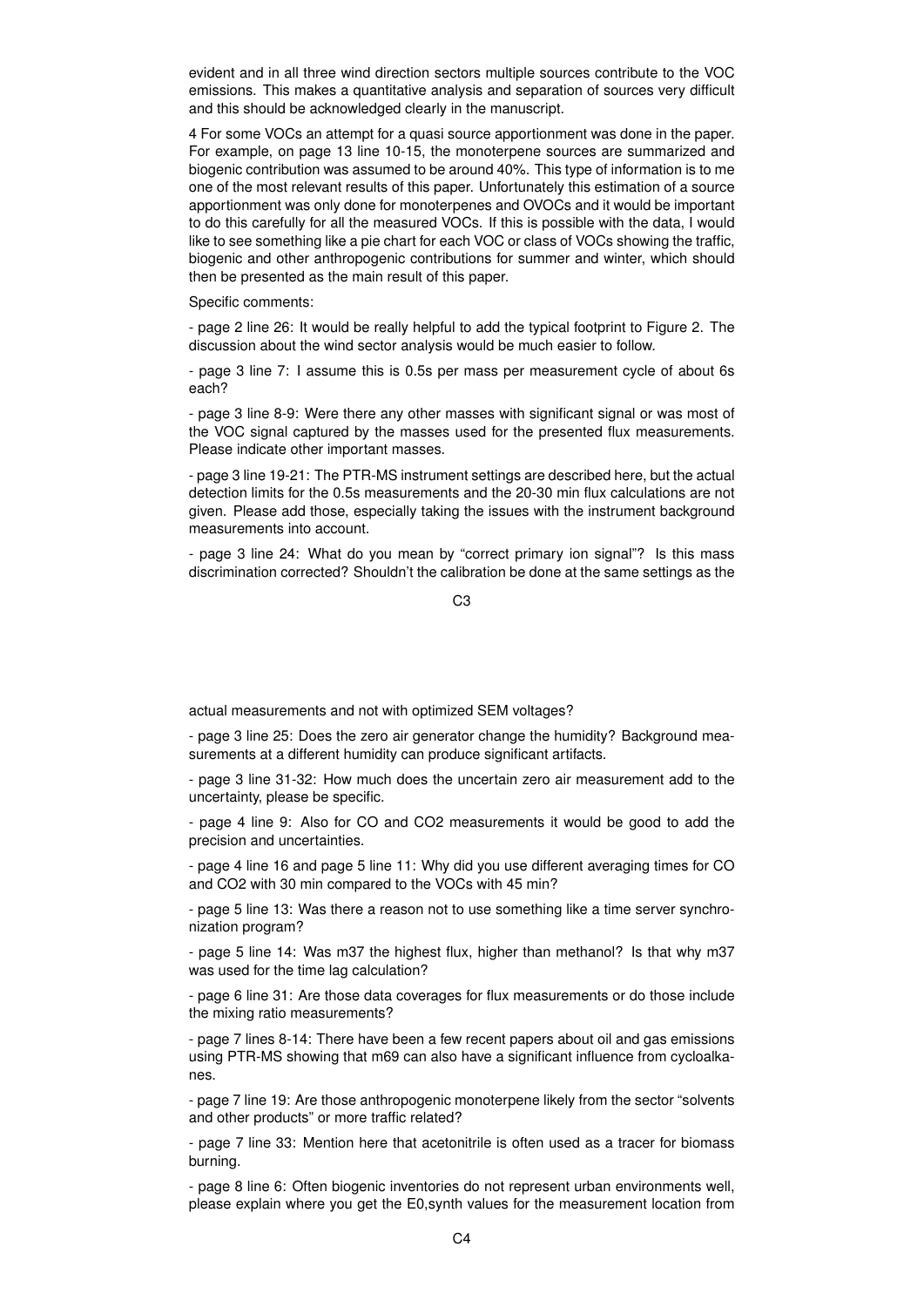and what your confidence in this value is.

- page 8 line 13: In Figure 3 it can be seen that acetonitrile and acetone seem to be emitted from the built sector. Could those be the result of solvent use at the University buildings?

- page 8 line 26: The annual trend in the concentration of the aromatics will also strongly depend on the boundary layer height. Atmospheric background mixing ratios of benzene are much higher in winter in the northern hemisphere with over 100ppt, but local enhancements in an urban area are probably more driven by the boundary layer height than lifetimes. Again it would be very helpful to look at annual and diurnal cycles of mixing ratios in detail as well.

- page 9 line 19-23: I think it is problematic to compare CO/CO2 ratios with other studies without taking the strong decreasing trend of CO into account. Over the past decade(s) CO and VOCs have decreased by several percent every year. The discussion should take this trend into account. Also, there are other sources of CO in a city compared to cars driving in a tunnel, e.g cold starts, (as mentioned in the text), domestic burning and other residential and commercial combustion sources. I would therefore delete the comparison with the tunnel study and look at other papers that show CO/CO2 enhancement ratios.

- page 9 lines 24-31: I agree that cold starts are likely an important source of CO and VOCs in the built sector, but I am wondering if the high CO and aromatics emissions in the afternoon could also be explained by domestic burning. Acetonitrile is generally used as a tracer for biomass burning, but it is not a good tracer for domestic burning, because N emissions are generally smaller from wood than foliage burning (e.g. Yokelson et al ACP 2014). So the lack of acetonitrile fluxes by itself is not a reason to discard domestic burning as a major source of CO and VOCs in winter. The domestic burning should have a strong annual cycle. I am not sure, if without the annual cycle measurement of CO, there is enough evidence to look for this source here.

 $C<sub>5</sub>$ 

- page 10 line 9: Why did you choose Sep-May and not Dec-Feb? Shouldn't that give you a better contrast?

- page 10 line 15: I don't know about the fuels in Finland, but methanol, acetaldehyde and acetone are usually not ingredients of gasoline. In many places, especially the USA and Brazil, gasoline contains a lot of ethanol, but usually no other oxygenated VOCs.

- page 10 lines 25-28: It is probably correct that in the road sector most aromatics are from traffic, but in general toluene and to a lesser extend C2-aromatics have large non traffic related sources such as solvents, paints and paint thinners. This should be mentioned here.

- page 11 line 9: The total traffic related flux of aromatics is calculated here and with this the fraction of the traffic to total aromatics flux can be estimated. As I mentioned earlier, this would be a very important result. Is the error of 1.2+/-0.2 g/m2/yr correct? Looking at the error estimate in the equation two lines above, this seems low?

- page 11 line 15: This is the only time Figure 9 is mentioned in this section of the text and is only briefly mentioned later on. Either this figure needs to be explained better or deleted.

- page 11 lines 20-28: It is clear that even in the road sector other sources besides traffic are strongly contributing to the VOC emissions, which can be seen in all the low correlation coefficients given in this paragraph. This would be a good place to mention the difficulty in the source apportionment again.

- page 11 lines 29-34: Here I am wondering again, if cycloalkanes are contributing to the signal on mass 69.

- page 12 line 21: The isoprene emissions, at least for the road and vegetation sectors, are of the same magnitude, but the CO2 emissions look very different. There is a very clear signature of CO2 uptake in the vegetation sector, and therefore one would expect